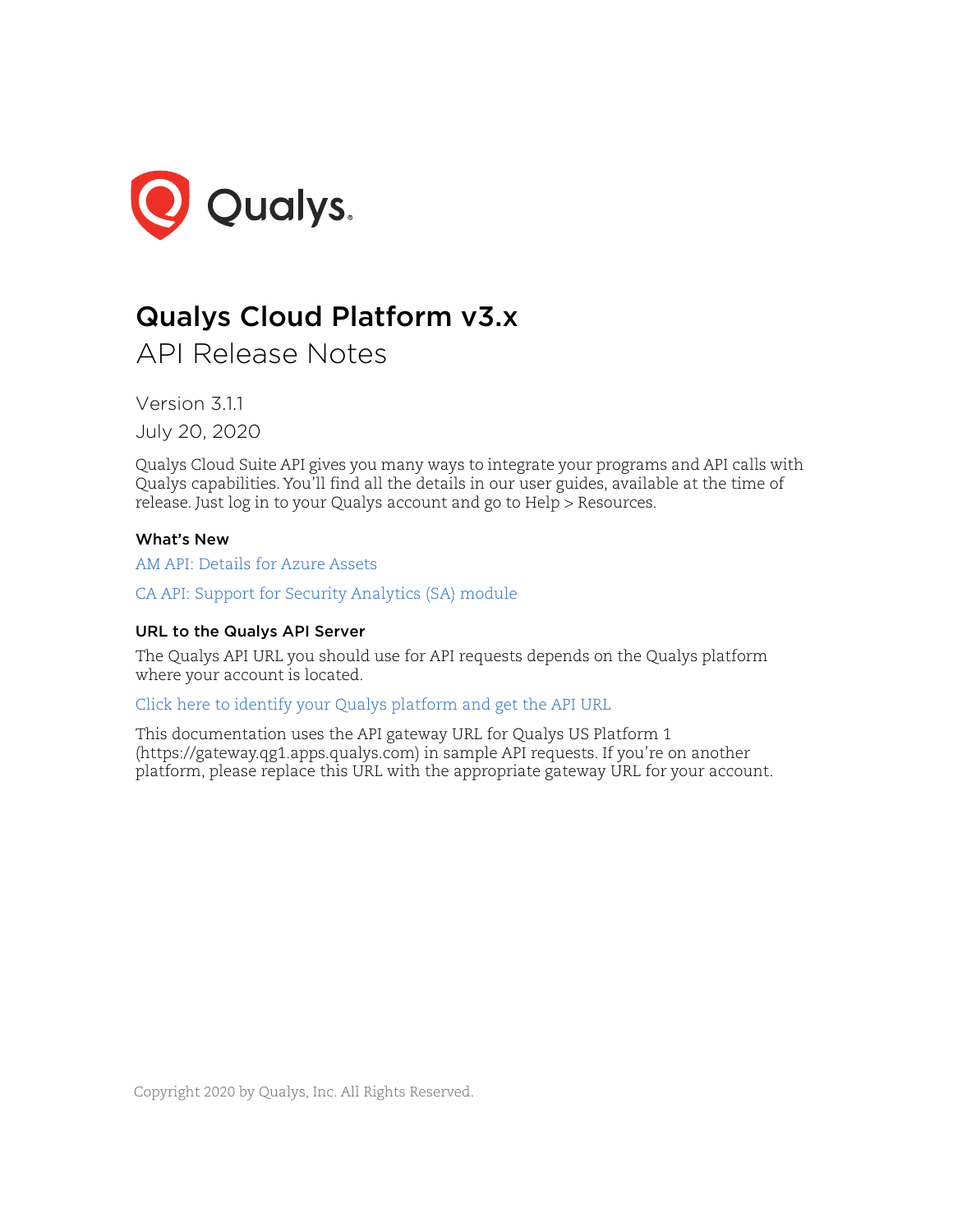# <span id="page-1-0"></span>AM API: Details for Azure Assets

| API affected        | /qps/rest/2.0/get/am/hostasset/ <id><br/>/qps/rest/2.0/search/am/hostasset</id> |
|---------------------|---------------------------------------------------------------------------------|
| New or Updated APIs | Updated API                                                                     |
| DTD or XSD changes  | No.                                                                             |

We have enhanced search for Microsoft Azure VM instances with the new parameters that we have introduced. Using the new inputs parameters, you can refine your search criteria for VM instances.

For example, you can now search for VM instances with a specific state or location or associated with a particular subscription Id.

# Permissions

- Managers with full scope.

- Other users must have requested asset in their scope and these permissions: Access Permission "API Access" and Asset Management Permission "Read Asset"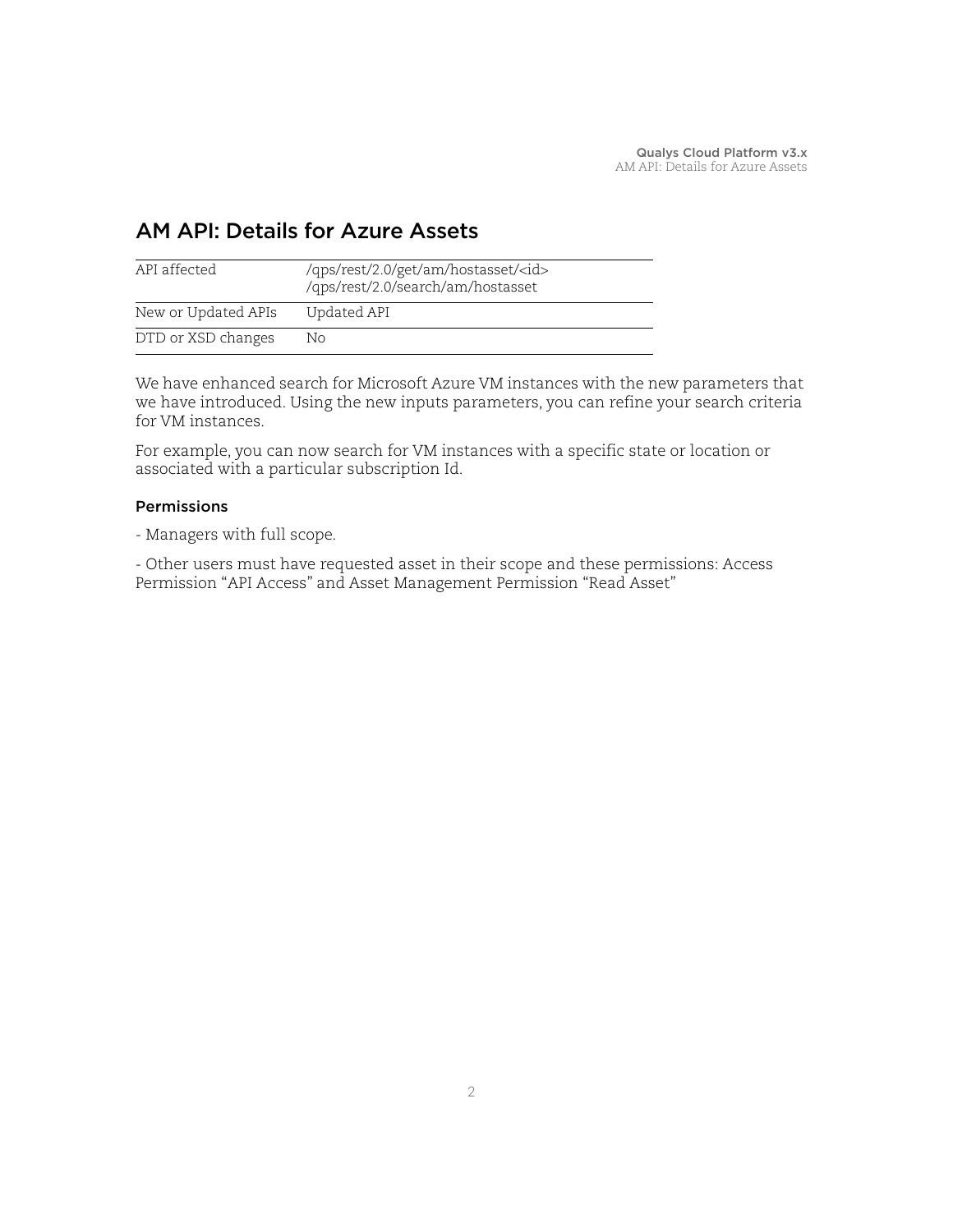# Input Parameters

| Parameter           | Description                                                                                                                                                   |
|---------------------|---------------------------------------------------------------------------------------------------------------------------------------------------------------|
| <b>Azure Assets</b> |                                                                                                                                                               |
| vmId                | (text) The ID of your VM instance.                                                                                                                            |
| subscriptionId      | (text) Your unique Microsoft Azure subscription ID.                                                                                                           |
| location            | (text) Specify the location code for the Azure region.<br>For example, centralindia, westus2.                                                                 |
| state               | VM (keyword) The Instance state. You can specify one of the<br>following states: STARTING, RUNNING, STOPPING, STOPPED,<br>DEALLOCATED, DEALLOCATING, DELETED. |
| subnet              | (text) ID of the subnet where your VM instance is located<br>(when Azure VPC is used).                                                                        |
| resourceGroup       | (text) Type of the resource group to which the VM instance<br>belongs.                                                                                        |
| resourceGroupName   | (text) Name of the resource group type to which the VM<br>instance belongs.                                                                                   |
| privateIpAddress    | (text) The private IP address of the VM instance.                                                                                                             |
| publicIpAddress     | (text) The public IP address of the VM instance.                                                                                                              |
| azureTagKey         | (text) VM instance tags. For example, Owner, Department,<br>Email, Lifecycle, Name, etc.                                                                      |
| azureTagValue       | (text) Values for the VM instance tag keys.                                                                                                                   |
| imageOffer          | (text) Image offer of the VM instance.                                                                                                                        |
| imageVersion        | (text) Image version of the VM instance.                                                                                                                      |

# Sample - Search for Azure VM instances with certain VM Id

API request:

```
curl -u "USERNAME:PASSWORD" -H "content-type: text/xml" -X "POST" --data-
binary @- "https://qualysapi.qualys.com/qps/rest/2.0/search/am/hostasset" 
< file.xml
```
Note: "file.xml" contains the request POST data.

# Request POST Data (file.xml):

```
<ServiceRequest>
     <filters>
         <Criteria field="vmId" operator="EQUALS">399af5dc-c32a-4c40-95a5-
c6ed0e786430</Criteria>
     </filters>
```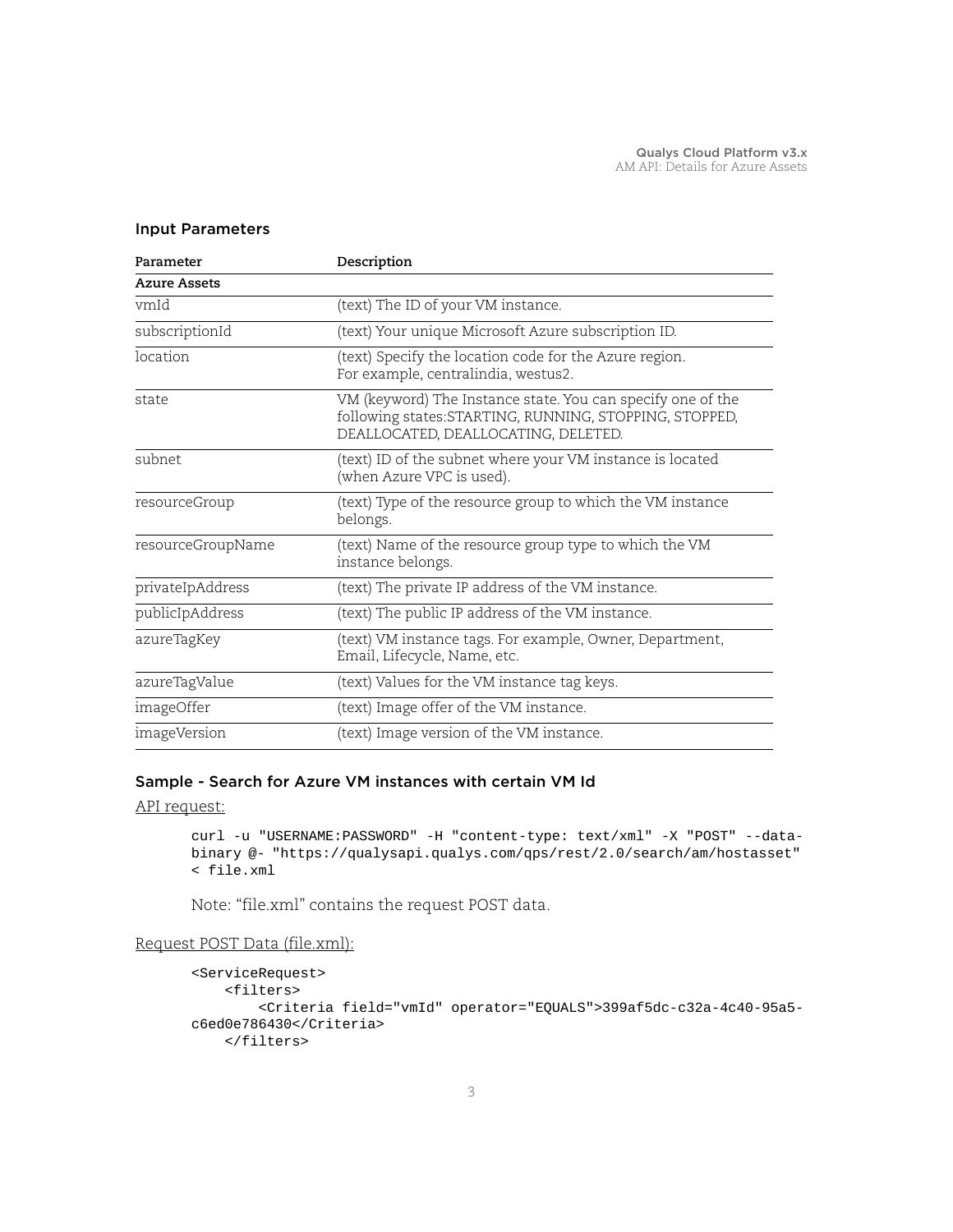```
</ServiceRequest>
```

```
<?xml version="1.0" encoding="UTF-8"?>
<ServiceResponse xmlns:xsi="http://www.w3.org/2001/XMLSchema-instance" 
xsi:noNamespaceSchemaLocation=="https://qualysapi.qualys.com/qps/xsd/2.0/
am/hostasset.xsd">
<responseCode>SUCCESS</responseCode>
   <count>1</count>
   <hasMoreRecords>false</hasMoreRecords>
   <data>
     <HostAsset>
       <id>2687821</id>
       <name>user_john</name>
       <created>2019-10-31T22:26:46Z</created>
       <modified>2020-06-08T23:51:19Z</modified>
       <type>HOST</type>
       <sourceInfo>
         <list>
           <list>
           <AzureAssetSourceSimple>
             <assetId>15057804</assetId>
            <type>AZURE</type>
             <firstDiscovered>2020-07-01T00:04:05Z</firstDiscovered>
             <lastUpdated>2020-07-14T07:01:54Z</lastUpdated>
             <azureVmTags>
               <tags>
                  <list/>
               </tags>
             </azureVmTags>
             <name>John Doe</name>
             <location>centralus</location>
             <vmSize>Standard_D2</vmSize>
             <vmId>399af5dc-c32a-4c40-95a5-c6ed0e786430</vmId>
             <offer>Windows-10</offer>
             <state>DEALLOCATED</state>
             <publisher>MicrosoftWindowsDesktop</publisher>
             <version>latest</version>
             <osType>Windows</osType>
             <subnet>default</subnet>
             <subscriptionId>XXXXXXXX-XXXX-XXXX-XXXX-
XXXXXXXXXXXX</subscriptionId>
             <resourceGroupName>sample_resource</resourceGroupName>
             <macAddress>00-0D-3A-3F-73-D1</macAddress>
             <privateIpAddress>10.4.8.4</privateIpAddress>
           </AzureAssetSourceSimple>
         </list>
...
```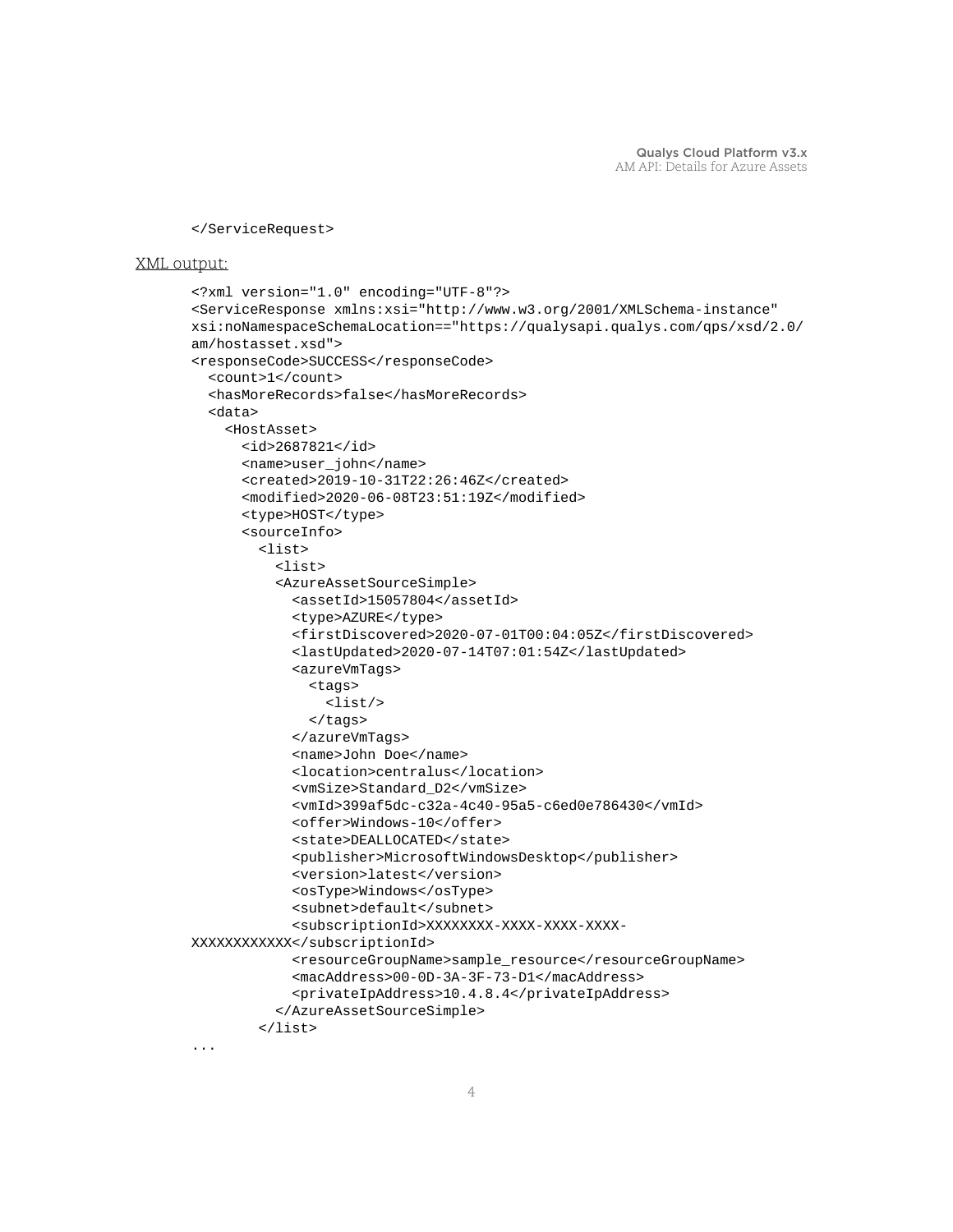</ServiceResponse>

# Sample - Search for Azure VM instances with specific state

API request:

```
curl -u "USERNAME:PASSWORD" -H "content-type: text/xml" -X "POST" --data-
binary @- "https://qualysapi.qualys.com/qps/rest/2.0/search/am/hostasset" 
< file.xml
```
Note: "file.xml" contains the request POST data.

#### Request POST Data (file.xml):

```
<ServiceRequest>
     <filters>
         <Criteria field="state" operator="EQUALS">DEALLOCATED</Criteria>
     </filters>
</ServiceRequest>
```

```
<?xml version="1.0" encoding="UTF-8"?>
<ServiceResponse xmlns:xsi="http://www.w3.org/2001/XMLSchema-instance" 
xsi:noNamespaceSchemaLocation=="https://qualysapi.qualys.com/qps/xsd/2.0/
am/hostasset.xsd">
<responseCode>SUCCESS</responseCode>
   <count>9</count>
   <hasMoreRecords>false</hasMoreRecords>
   <data>
     <HostAsset>
       <id>2584223</id>
       <name>user_john</name>
       <created>2019-03-04T13:12:30Z</created>
       <modified>2019-03-07T13:37:02Z</modified>
       <type>HOST</type>
       <tags>
         <list>
           <TagSimple>
             <id>7517812</id>
             <name>Sample Tag</name>
           </TagSimple>
         </list>
       </tags>
       <sourceInfo>
         <list>
           <AzureAssetSourceSimple>
             <assetId>2545223</assetId>
             <type>AZURE</type>
```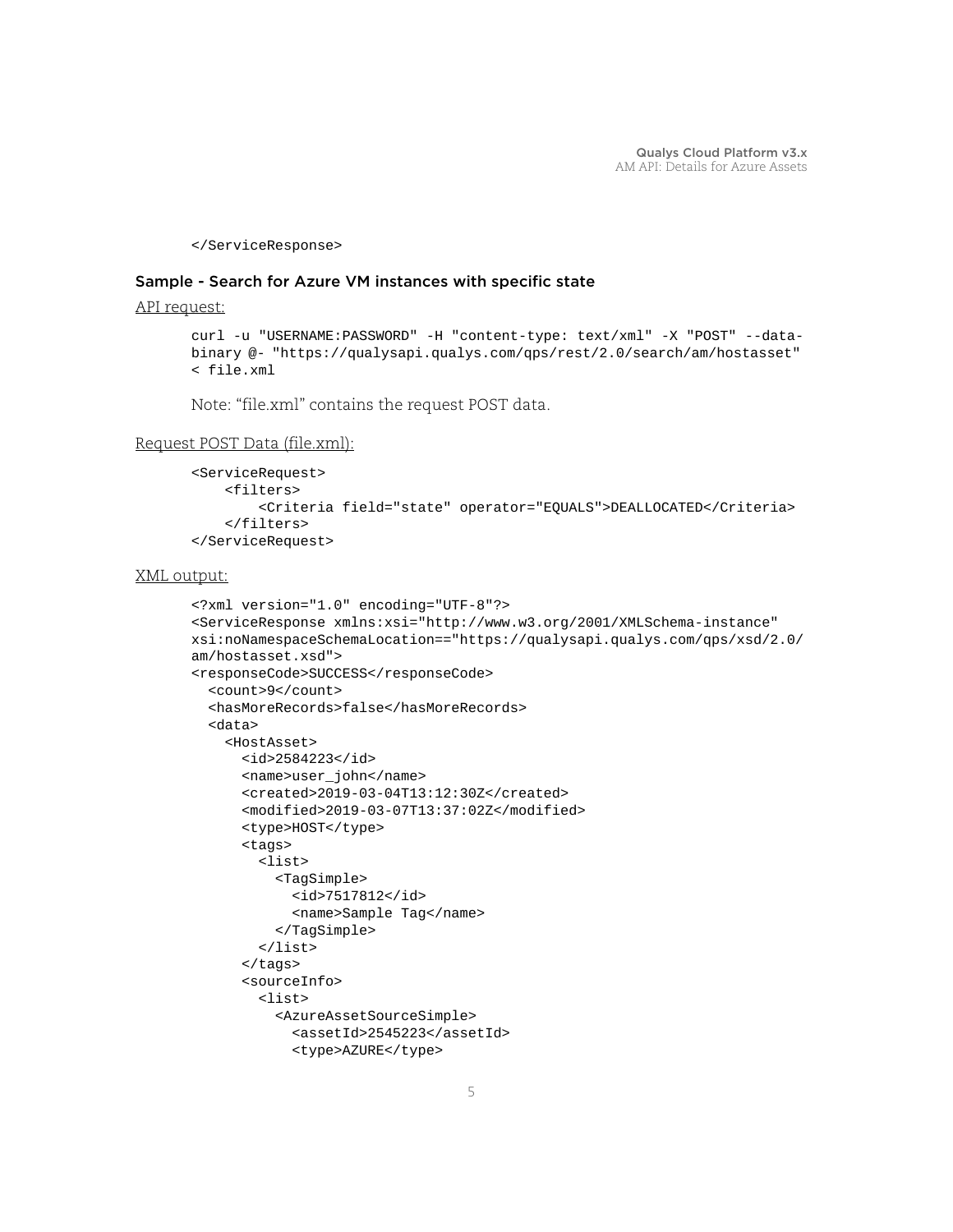```
 <firstDiscovered>2019-03-04T13:13:59Z</firstDiscovered>
             <lastUpdated>2019-05-09T08:51:37Z</lastUpdated>
             <azureVmTags>
                <tags>
                  <list>
                    <AzureTags>
                      <key>Owner</key>
                      <value>John</value>
                    </AzureTags>
                  </list>
                </tags>
             </azureVmTags>
             <name>sample_resource</name>
             <location>centralindia</location>
             <vmSize>Standard_B1s</vmSize>
             <vmId>d021a491-482a-4d3c-84bb-27b21a681e13</vmId>
             <offer>CentOS</offer>
             <state>DEALLOCATED</state>
             <publisher>OpenLogic</publisher>
             <version>latest</version>
             <osType>Linux</osType>
             <subnet>default</subnet>
             <subscriptionId>XXXXXXXX-XXXX-XXXX-XXXX-
XXXXXXXXXXXX</subscriptionId>
          <resourceGroupName>sample_resource_group_name</resourceGroupName>
             <privateIpAddress>172.17.1.5</privateIpAddress>
           </AzureAssetSourceSimple>
         </list>
       </sourceInfo>
       <qwebHostId>41049</qwebHostId>
       <fqdn>sample_resource_fqdn</fqdn>
       <os>Linux</os>
       <dnsHostName>sample_resource_dns</dnsHostName>
       <trackingMethod>VIRTUAL_MACHINE_ID</trackingMethod>
       <networkInterface>
         <list>
           <HostAssetInterface>
             <type>PRIVATE</type>
             <address>172.16.1.4</address>
           </HostAssetInterface>
         </list>
       </networkInterface>
       <isDockerHost>false</isDockerHost>
     </HostAsset> 
   </data>
</ServiceResponse>
```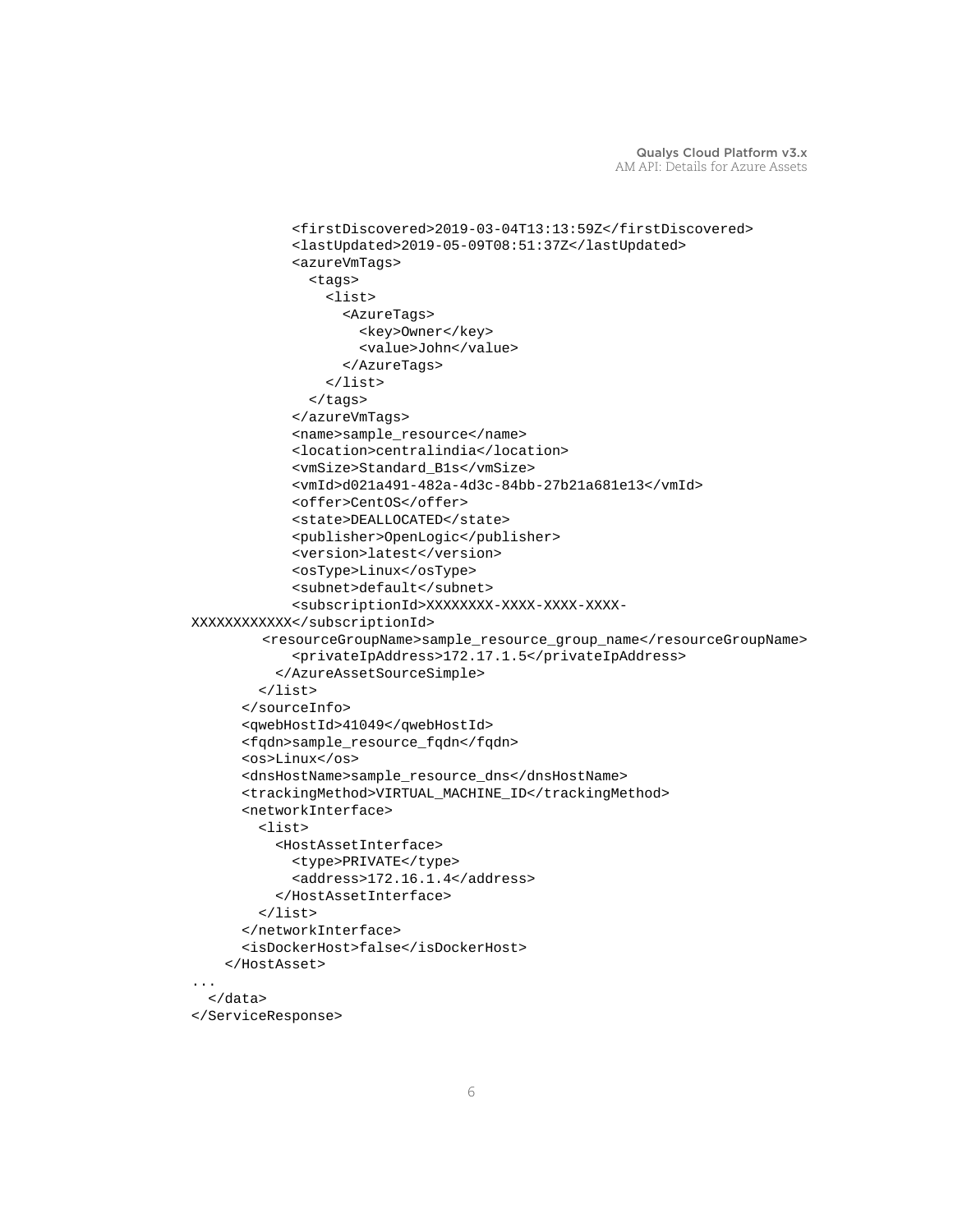# Sample - Search for Azure VM instances with certain state criteria

#### API request:

```
curl -u "USERNAME:PASSWORD" -H "content-type: text/xml" -X "POST" --data-
binary @- "https://qualysapi.qualys.com/qps/rest/2.0/search/am/hostasset" 
< file.xml
```
Note: "file.xml" contains the request POST data.

#### Request POST Data (file.xml):

```
<ServiceRequest>
      <filters>
         <Criteria field="state" operator="NOT 
EQUALS">deallocated</Criteria>
         <Criteria field="state" operator="NOT EQUALS">running</Criteria>
     </filters>
</ServiceRequest>
```

```
 <?xml version="1.0" encoding="UTF-8"?>
<ServiceResponse xmlns:xsi="http://www.w3.org/2001/XMLSchema-instance" 
xsi:noNamespaceSchemaLocation=="https://qualysapi.qualys.com/qps/xsd/2.0/
am/hostasset.xsd">
<responseCode>SUCCESS</responseCode>
</azureVmTags>
             <name>ppWin2019</name>
             <location>eastus</location>
             <vmSize>Standard_B1ms</vmSize>
             <vmId>39774deb-387e-496d-bd2b-5f1217254c51</vmId>
             <offer>WindowsServer</offer>
             <state>DELETED</state>
             <publisher>MicrosoftWindowsServer</publisher>
             <version>latest</version>
             <osType>Windows</osType>
             <subnet>default</subnet>
             <subscriptionId>XXXXXXXX-XXXX-XXXX-XXXX-
XXXXXXXXXXXX</subscriptionId>
             <resourceGroupName>pprg01</resourceGroupName>
             <macAddress>00-0D-3A-9B-3E-C4</macAddress>
             <publicIpAddress>52.152.137.61</publicIpAddress>
             <privateIpAddress>172.16.4.4</privateIpAddress>
           </AzureAssetSourceSimple>
....
<name>AmyP01ia79Win</name>
             <location>eastus</location>
             <vmSize>Standard_D2s_v3</vmSize>
```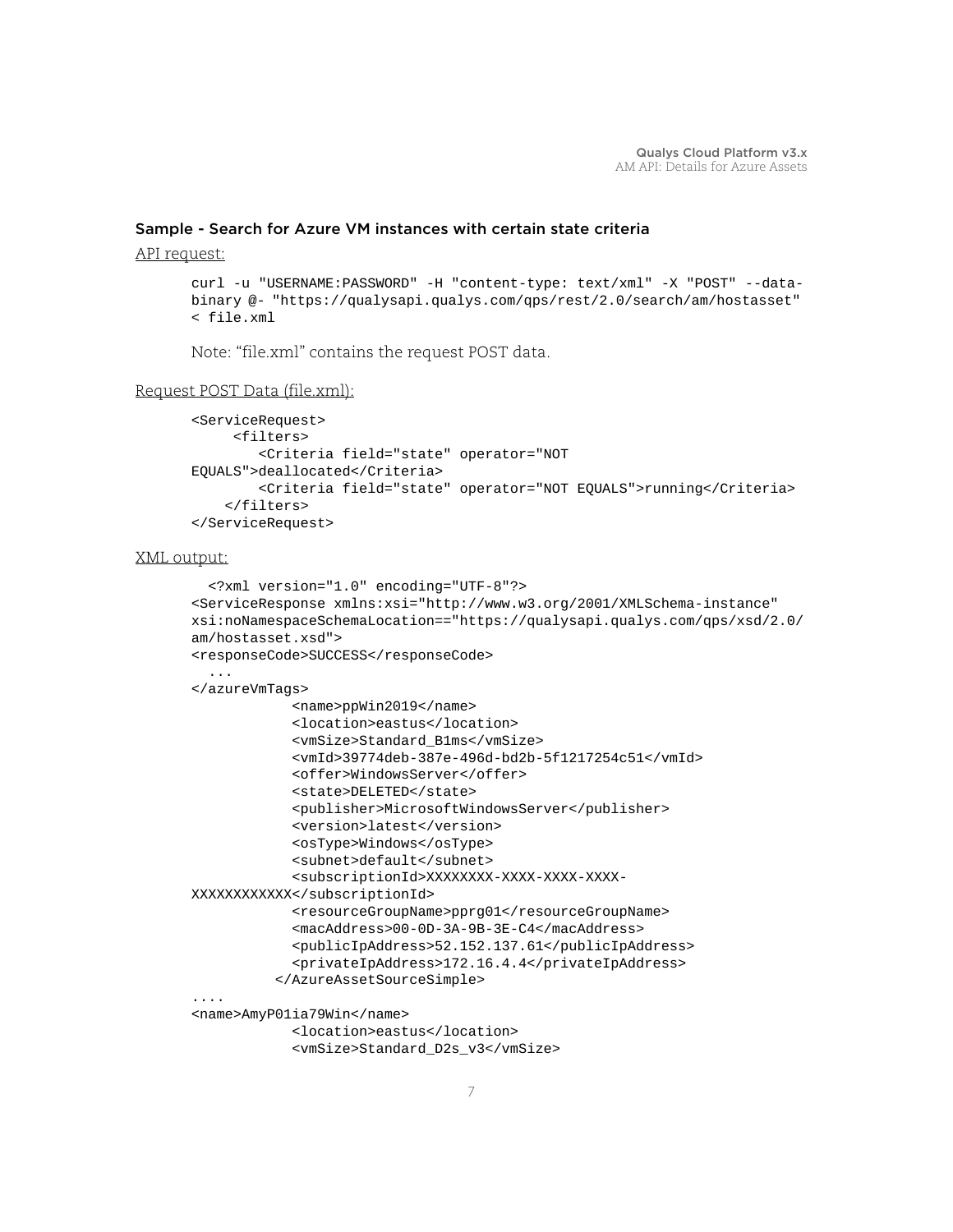```
 <vmId>445d095d-f82f-4fde-9dac-9681d132fe0c</vmId>
             <offer>Windows-10</offer>
             <state>DELETED</state>
             <publisher>MicrosoftWindowsDesktop</publisher>
             <version>latest</version>
             <osType>Windows</osType>
             <subnet>subnet-2849</subnet>
             <subscriptionId>XXXXXXXX-XXXX-XXXX-XXXX-
XXXXXXXXXXXX</subscriptionId>
             <resourceGroupName>DefaultResourceGroup-
EUS</resourceGroupName>
             <macAddress>00-0D-3A-54-CE-E9</macAddress>
             <privateIpAddress>10.95.0.150</privateIpAddress>
           </AzureAssetSourceSimple>
</ServiceResponse>
```
#### Sample - Search for Azure VM instances with specific subscription Id

#### API request:

```
curl -u "USERNAME:PASSWORD" -H "content-type: text/xml" -X "POST" --data-
binary @- "https://qualysapi.qualys.com/qps/rest/2.0/search/am/hostasset" 
< file.xml
```
Note: "file.xml" contains the request POST data.

#### Request POST Data (file.xml):

```
<ServiceRequest>
     <filters>
           <Criteria field="subscriptionId" operator="EQUALS">9de9e0a7-
4f67-4812-917d-2246853844e1</Criteria>
         <Criteria field="state" operator="EQUALS">DELETED</Criteria>
     </filters>
</ServiceRequest>
```

```
<?xml version="1.0" encoding="UTF-8"?>
<ServiceResponse xmlns:xsi="http://www.w3.org/2001/XMLSchema-instance" 
xsi:noNamespaceSchemaLocation=="https://qualysapi.qualys.com/qps/xsd/2.0/
am/hostasset.xsd">
<responseCode>SUCCESS</responseCode>
 ...
</ServiceResponse>
```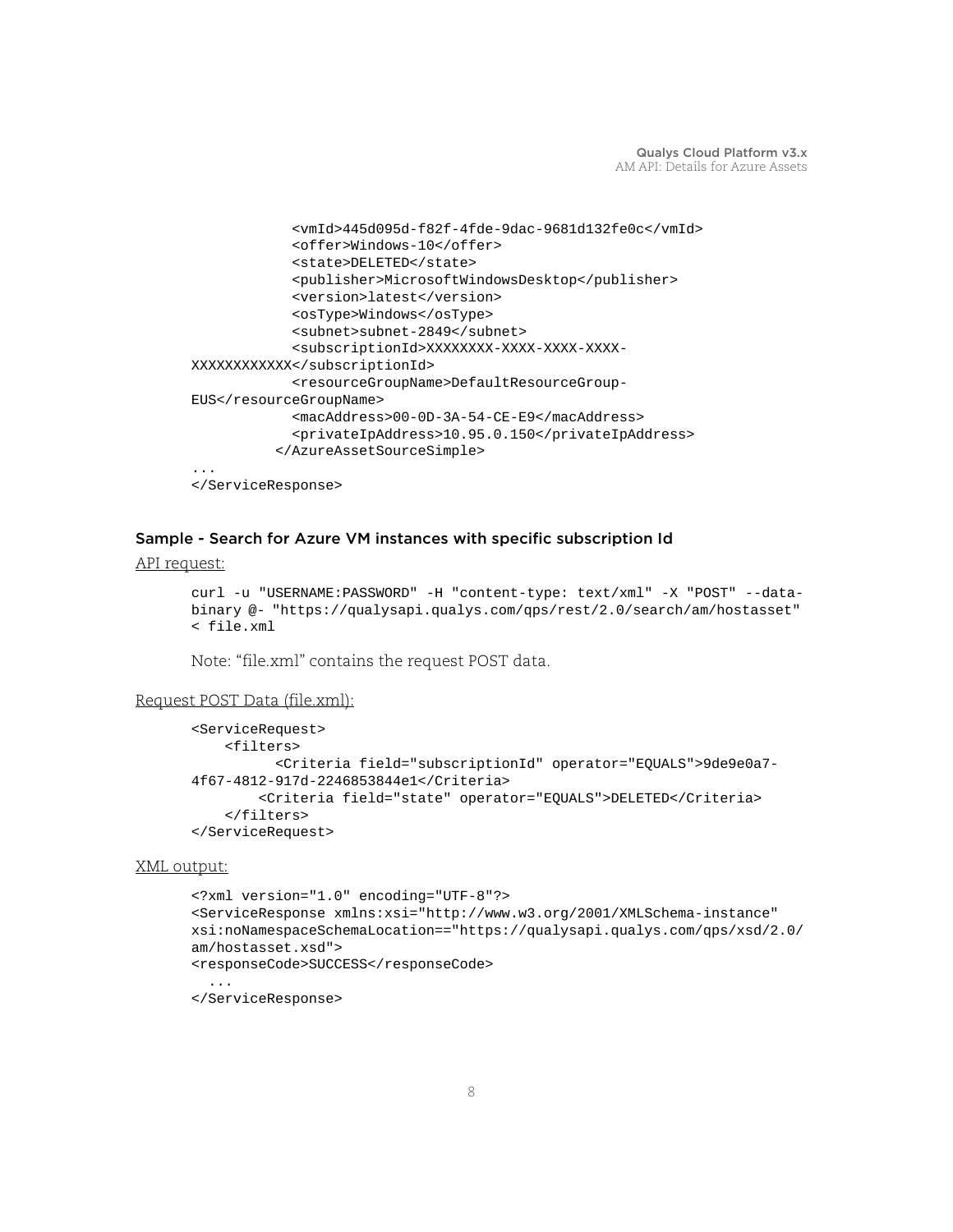# Sample - Search for Azure VM instances with specific location

#### API request:

```
curl -u "USERNAME:PASSWORD" -H "content-type: text/xml" -X "POST" --data-
binary @- "https://qualysapi.qualys.com/qps/rest/2.0/search/am/hostasset" 
< file.xml
```
Note: "file.xml" contains the request POST data.

# Request POST Data (file.xml):

```
<ServiceRequest>
     <filters>
       <Criteria field="location" operator="EQUALS">centralindia</Criteria>
     </filters>
</ServiceRequest>
```

```
<?xml version="1.0" encoding="UTF-8"?>
<ServiceResponse xmlns:xsi="http://www.w3.org/2001/XMLSchema-instance" 
xsi:noNamespaceSchemaLocation=="https://qualysapi.qualys.com/qps/xsd/2.0/
am/hostasset.xsd">
<responseCode>SUCCESS</responseCode>
     <count>12</count>
     <hasMoreRecords>false</hasMoreRecords>
     <data>
         <HostAsset>
             <id>2584219</id>
             <name>sample_resource</name>
             <created>2019-03-04T13:12:31Z</created>
             <modified>2019-05-07T16:51:42Z</modified>
             ...
                          </azureVmTags>
                          <name>sample_resource</name>
                          <location>centralindia</location>
                          <vmSize>Standard_B1s</vmSize>
                          <vmId>190839b8-4331-460e-b876-f565a063fddc</vmId>
                          <offer>WindowsServer</offer>
                          <state>DELETED</state>
                          <publisher>MicrosoftWindowsServer</publisher>
                          <version>latest</version>
                          <osType>Windows</osType>
                          <subnet>default</subnet>
                          <subscriptionId>XXXXXXXX-XXXX-XXXX-XXXX-
XXXXXXXXXXXX</subscriptionId>
         ...
     </data>
</ServiceResponse>
```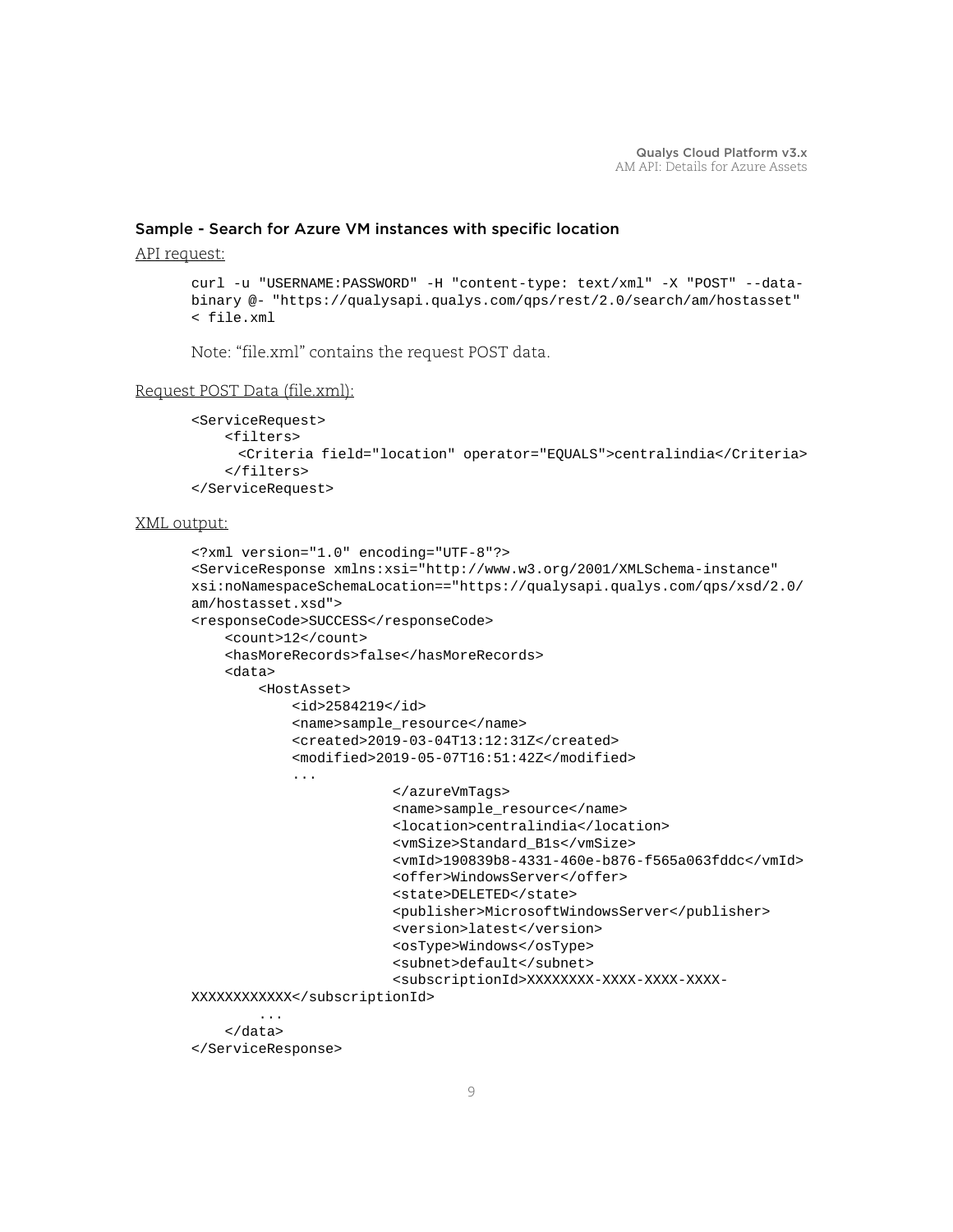# <span id="page-9-0"></span>CA API: Support for Security Analytics (SA) module

| API affected        | /qps/rest/2.0/activate/am/asset/<br>/qps/rest/2.0/deactivate/am/asset/<br>/qps/rest/1.0/create/ca/agentactkey/ |
|---------------------|----------------------------------------------------------------------------------------------------------------|
| New or Updated APIs | Nο                                                                                                             |
| DTD or XSD changes  | Nο                                                                                                             |

With this release, you can activate or deactivate agents for Security Analytics (SA) module, create agent key for SA using APIs in Cloud Agent. A new value for **modules** parameter is introduced for SA module - "AGENT\_SA".

# Permissions

- You must have the subscribed Log Collector to activate, deactivate agents or to create agent key for SA.

# Sample - Activate single agent for SA module

#### API request:

```
curl -u fo_username:password -X POST -H "Content-Type: text/xml" -H "X-
Requested-With: curl" --data-binary @single_activation.xml 
"https://qualysapi.qualys.com/qps/rest/2.0/activate/am/asset/5808297?modu
le=AGENT_SA"
```
Note: "file.xml" contains the request POST data.

#### Contents of single\_activation.xml

```
<?xml version="1.0" encoding="UTF-8" ?> <ServiceRequest> 
</ServiceRequest>
```

```
<?xml version="1.0" encoding="UTF-8"?>
<ServiceResponse xmlns:xsi="http://www.w3.org/2001/XMLSchema-instance" 
xsi:noNamespaceSchemaLocation="https://qualysapi.qualys.com/qps/xsd/2.0/a
m/asset.xsd">
     <responseCode>SUCCESS</responseCode>
     <count>1</count>
     <data>
        \angleAggat>
             <id>5808297</id>
             <name>qubu1404spp4</name>
             <created>2018-06-22T11:45:38Z</created>
             <modified>2018-07-21T21:14:26Z</modified>
            <type>HOST</type>
```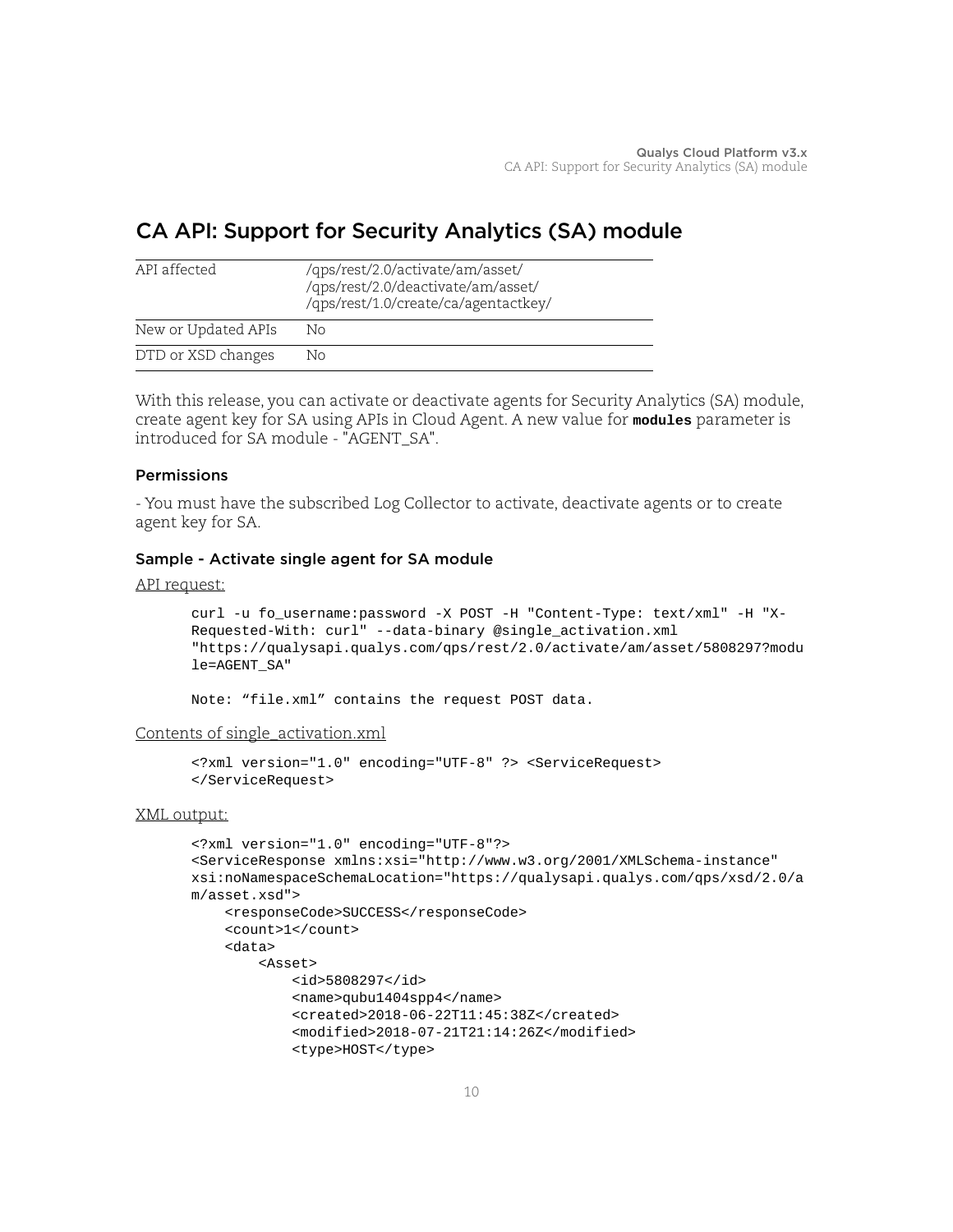```
 <tags>
                   <list>
                       <TagSimple>
                            <id>1835835</id>
                            <name>Tag name 1</name>
                       </TagSimple>
                       <TagSimple>
                            <id>2327817</id>
                            <name>Tag name 2</name>
                       </TagSimple>
                       <TagSimple>
                            <id>1828415</id>
                            <name>Cloud Agent</name>
                       </TagSimple>
                       <TagSimple>
                            <id>2079439</id>
                            <name>Tag name 3</name>
                       </TagSimple>
                       <TagSimple>
                            <id>1855817</id>
                            <name>Tag name 4</name>
                       </TagSimple>
                   </list>
              </tags>
              <sourceInfo>
                   <list>
                       <AssetSource/>
                   </list>
              </sourceInfo>
          </Asset>
     </data>
</ServiceResponse>
```
# Sample - Deactivate single agent for SA module

```
API request:
```

```
curl -u fo_username:password -X POST -H "Content-Type: text/xml" --data-
binary @single_deactivation.xml
"https://qualysapi.qualys.com/qps/rest/2.0/deactivate/am/asset/5214017?mo
dule=AGENT_SA"
```
Note: "file.xml" contains the request POST data.

Contents of single\_deactivation.xml:

```
<?xml version="1.0" encoding="UTF-8" ?> <ServiceRequest> 
</ServiceRequest>
```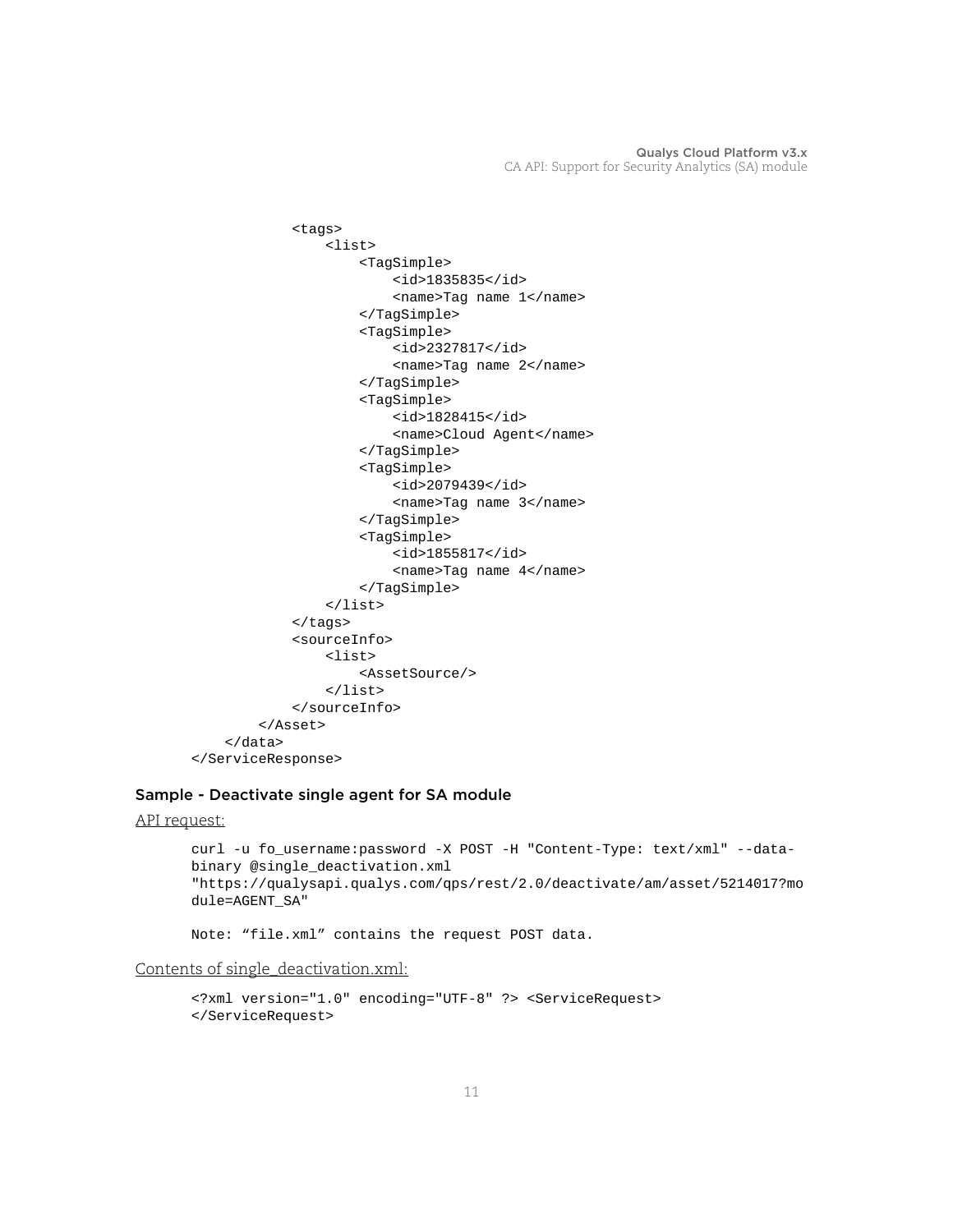```
<?xml version="1.0" encoding="UTF-8"?>
<ServiceResponse xmlns:xsi="http://www.w3.org/2001/XMLSchema-instance" 
xsi:noNamespaceSchemaLocation="https://qualysapi.qualys.com/qps/xsd/2.0/a
m/asset.xsd">
    <responseCode>SUCCESS</responseCode>
    <count>1</count>
    <data>
        <Asset>
            <id>5214017</id>
            <name>113080-T450</name>
            <created>2017-04-12T07:23:41Z</created>
            <modified>2017-04-19T07:07:12Z</modified>
            <type>HOST</type>
            <tags>
                 <list>
                     <TagSimple>
                         <id>7584632</id>
                         <name>Cloud Agent</name>
                     </TagSimple>
                 </list>
            </tags>
            <sourceInfo>
                 <list>
                     <AssetSource/>
                 </list>
            </sourceInfo>
        </Asset>
    </data>
</ServiceResponse>
</ServiceResponse>
```
#### Sample - Bulk activation of SA module with different search filter

```
API request:
```

```
curl -u fo_username:password -X POST -H "Content-Type: text/xml" -H 
"Cache-Control: no-cache" --data-binary @activate_all_agents.xml 
"https://qualysapi.qualys.com/qps/rest/2.0/activate/am/asset?module=AGENT
_SA"
```
Note: "file.xml" contains the request POST data.

Contents of activate\_all\_agents.xml:

```
<?xml version="1.0" encoding="UTF-8" ?>
<ServiceRequest>
     <filters>
         <Criteria field="tagName" operator="EQUALS">Cloud
```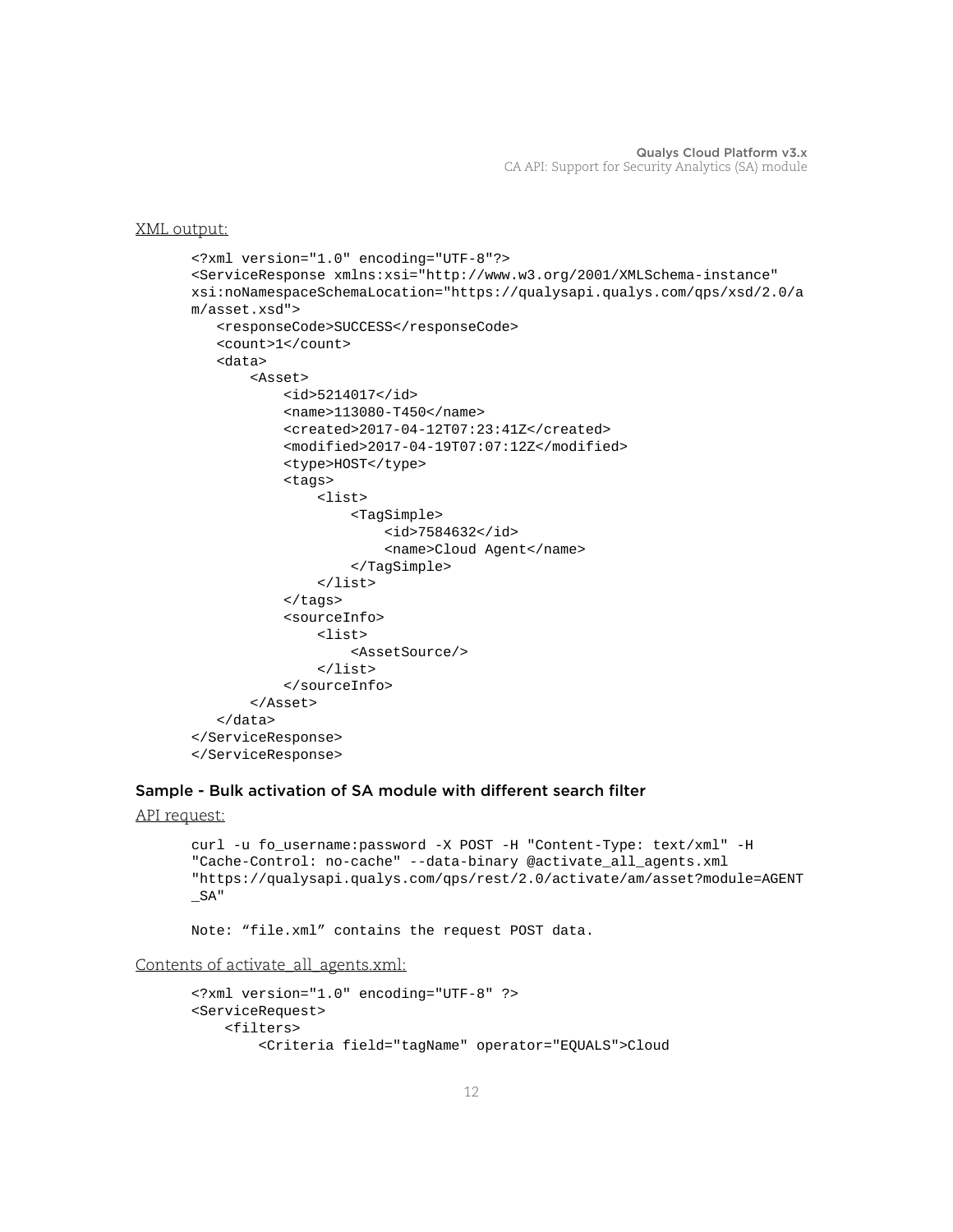```
Agent</Criteria>
     </filters>
</ServiceRequest>
```

```
<?xml version="1.0" encoding="UTF-8"?>
<ServiceResponse xmlns:xsi="http://www.w3.org/2001/XMLSchema-instance" 
xsi:noNamespaceSchemaLocation="https://qualysapi.qualys.com/qps/xsd/2.0/a
m/asset.xsd">
     <responseCode>SUCCESS</responseCode>
     <count>3</count>
     <data>
         <Asset>
              <id>712038</id>
              <name>192.168.1.12</name>
              <created>2014-06-18T16:54:50Z</created>
              <modified>2014-06-18T16:54:51Z</modified>
             <type>HOST</type>
              <tags>
                  <list>
                      <TagSimple>
                           <id>509525</id>
                           <name>Cloud Agent</name>
                      </TagSimple>
                  </list>
              </tags>
              <sourceInfo>
                  <list>
                      <AssetSource/>
                  </list>
              </sourceInfo>
         </Asset>
         <Asset>
              <id>2532638</id>
              <name>10.40.2.176</name>
              <created>2015-04-17T13:32:48Z</created>
              <modified>2015-05-14T14:06:03Z</modified>
              <type>HOST</type>
              <tags>
                  <list>
                       <TagSimple>
                           <id>509525</id>
                           <name>Cloud Agent</name>
                       </TagSimple>
                  </list>
              </tags>
              <sourceInfo>
                  <list>
```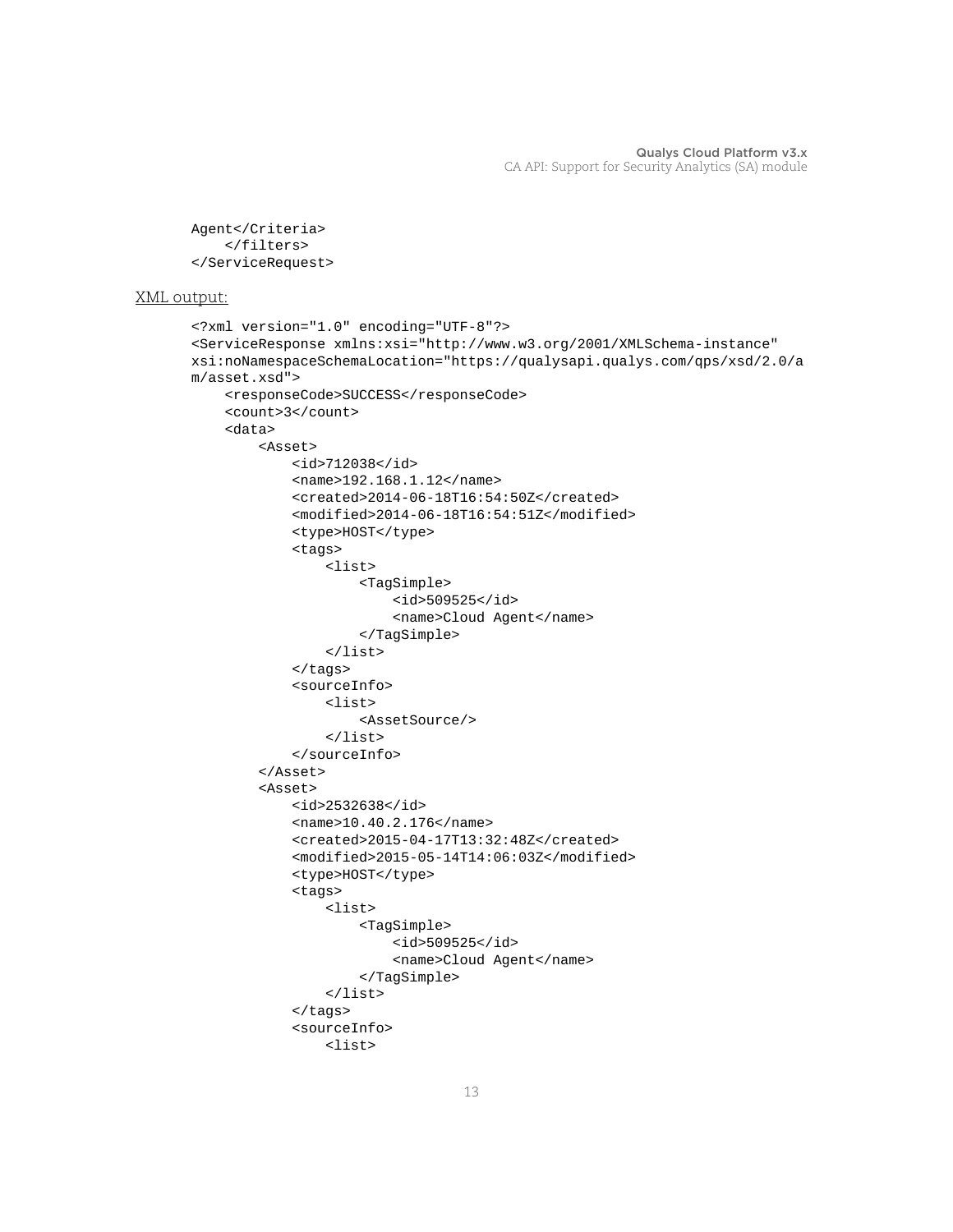```
 <AssetSource/>
                   </list>
              </sourceInfo>
          </Asset>
          <Asset>
              <id>2532838</id>
              <name>local IP agent</name>
              <created>2017-04-19T13:52:08Z</created>
              <modified>2018-02-05T12:26:48Z</modified>
              <type>HOST</type>
              <tags>
                  <list>
                       <TagSimple>
                           <id>509525</id>
                           <name>Cloud Agent</name>
                       </TagSimple>
                       <TagSimple>
                           <id>217325</id>
                           <name>Agent</name>
                       </TagSimple>
                  </list>
              </tags>
              <sourceInfo>
                  <list>
                       <AssetSource/>
                   </list>
              </sourceInfo>
          </Asset>
     </data>
</ServiceResponse>
```
# Sample - Bulk deactivation of SA module with different search filter

```
API request:
```

```
curl -u fo_username:password -X POST -H "Content-Type: text/xml" -H 
"Cache-Control: no-cache" --data-binary @deactivate_all_agents.xml 
"https://qualysapi.qualys.com/qps/rest/2.0/deactivate/am/asset?module=AGE
NT_SA"
```
Note: "file.xml" contains the request POST data.

Contents of deactivate\_all\_agents.xml:

```
<?xml version="1.0" encoding="UTF-8" ?>
<ServiceRequest>
     <filters>
         <Criteria field="tagName" operator="EQUALS">Cloud 
Agent</Criteria>
```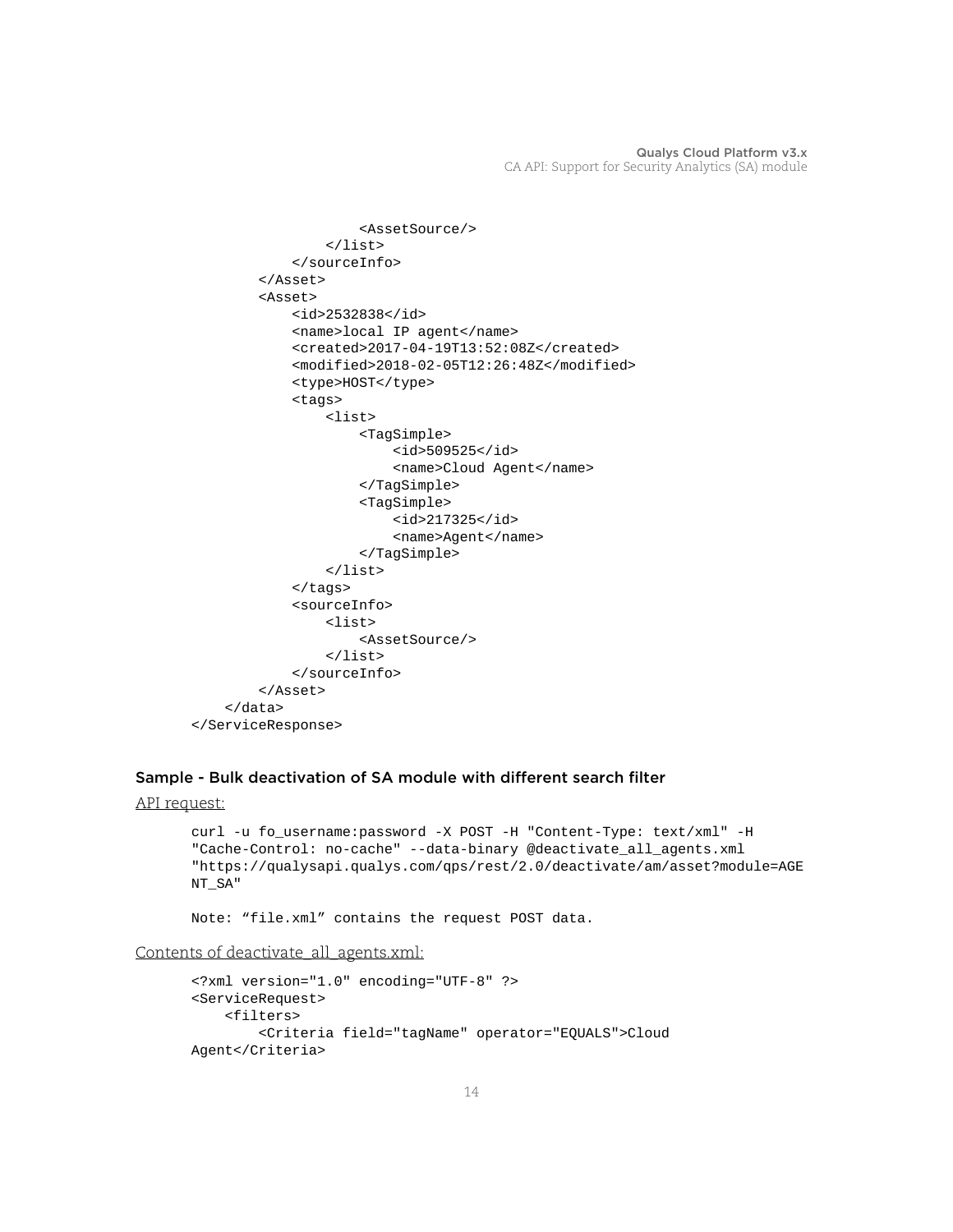```
 </filters>
</ServiceRequest>
```

```
<?xml version="1.0" encoding="UTF-8"?>
<ServiceResponse xmlns:xsi="http://www.w3.org/2001/XMLSchema-instance" 
xsi:noNamespaceSchemaLocation="https://qualysapi.qualys.com/qps/xsd/2.0/a
m/asset.xsd">
     <responseCode>SUCCESS</responseCode>
     <count>3</count>
     <data>
         <Asset>
              <id>712038</id>
              <name>192.168.1.12</name>
              <created>2018-06-18T16:54:50Z</created>
              <modified>2018-06-18T16:54:51Z</modified>
              <type>HOST</type>
              <tags>
                  <list>
                      <TagSimple>
                           <id>509525</id>
                           <name>Cloud Agent</name>
                       </TagSimple>
                  </list>
              </tags>
              <sourceInfo>
                  <list>
                       <AssetSource/>
                 \epsilon/list>
              </sourceInfo>
         </Asset>
         <Asset>
              <id>2532638</id>
              <name>10.40.2.176</name>
              <created>2018-04-17T13:32:48Z</created>
              <modified>2018-05-14T14:06:03Z</modified>
              <type>HOST</type>
              <tags>
                  <list>
                      <TagSimple>
                           <id>509525</id>
                           <name>Cloud Agent</name>
                      </TagSimple>
                  </list>
              </tags>
              <sourceInfo>
                  <list>
                      <AssetSource/>
```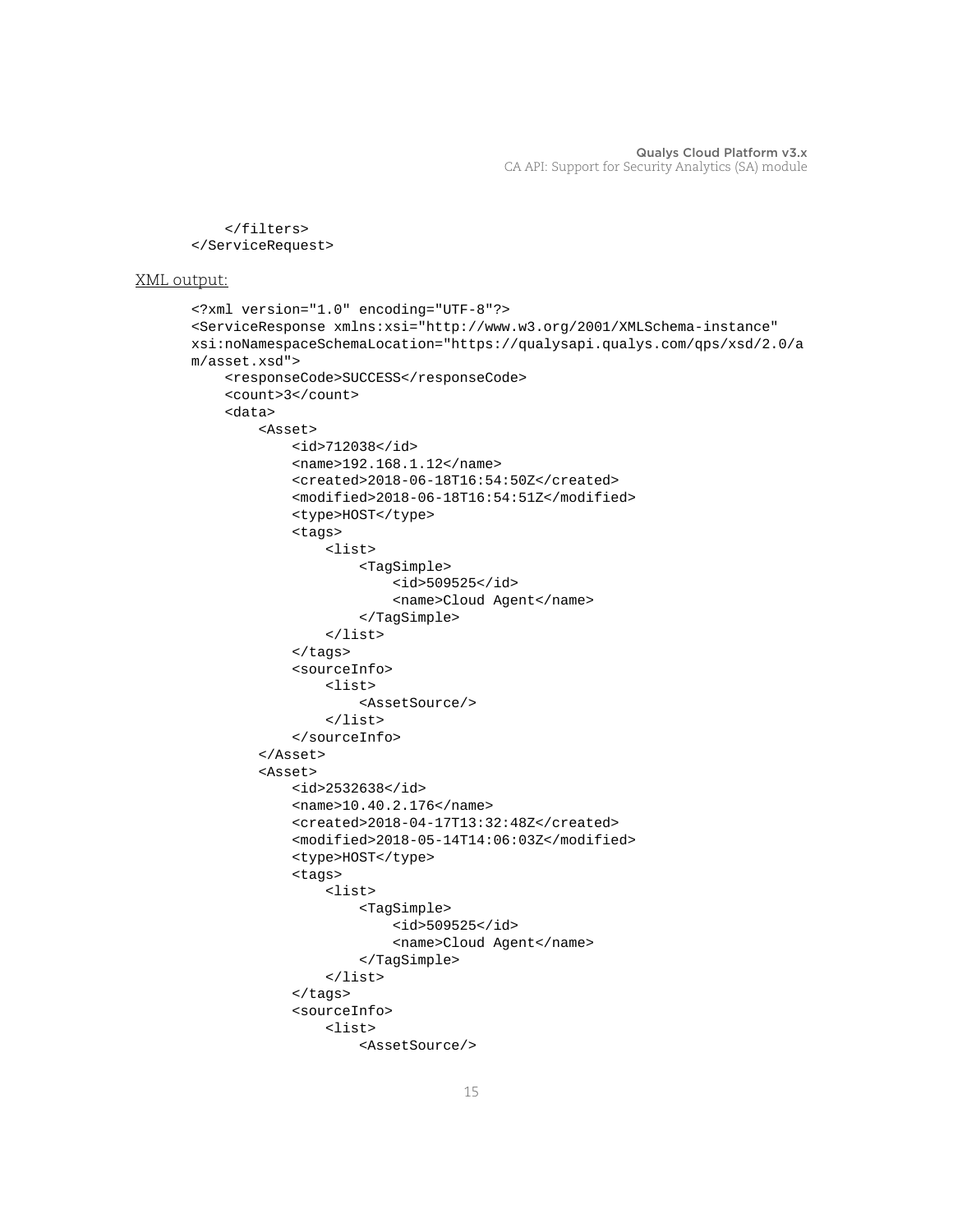```
 </list>
              </sourceInfo>
         </Asset>
         <Asset>
              <id>2532838</id>
              <name>local IP agent</name>
              <created>2017-04-19T13:52:08Z</created>
              <modified>2018-02-05T12:26:48Z</modified>
              <type>HOST</type>
              <tags>
                  <list>
                       <TagSimple>
                           <id>509525</id>
                           <name>Cloud Agent</name>
                       </TagSimple>
                       <TagSimple>
                           <id>217325</id>
                           <name>Agent</name>
                       </TagSimple>
                  </list>
              </tags>
              <sourceInfo>
                  <list>
                       <AssetSource/>
                  </list>
              </sourceInfo>
         </Asset>
     </data>
</ServiceResponse>
```
# Sample - Activate agent on multiple modules

```
API request:
```

```
curl -u fo_username:password -X POST -H "Content-Type: text/xml" -H "X-
Requested-With: curl" --data-binary @single_activation.xml 
"https://qualysapi.qualys.com/qps/rest/2.0/activate/am/asset/5808297?modu
le=AGENT_SA,AGENT_VM,AGENT_PC"
```
Note: "file.xml" contains the request POST data.

#### Contents of single\_activation.xml

```
<?xml version="1.0" encoding="UTF-8" ?> <ServiceRequest> 
</ServiceRequest>
```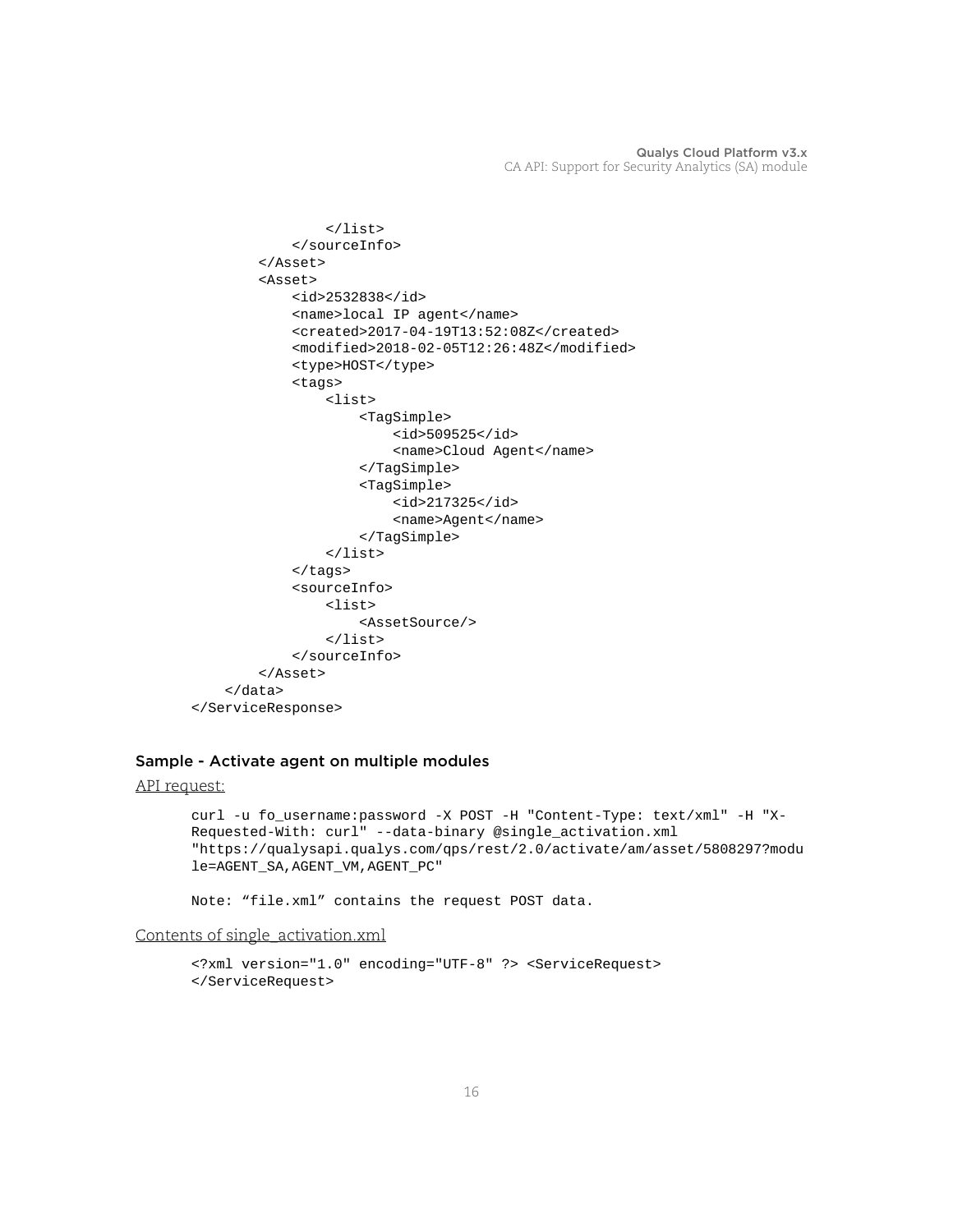```
<?xml version="1.0" encoding="UTF-8"?>
<ServiceResponse xmlns:xsi="http://www.w3.org/2001/XMLSchema-instance" 
xsi:noNamespaceSchemaLocation="https://qualysapi.qualys.com/qps/xsd/2.0/a
m/asset.xsd">
     <responseCode>SUCCESS</responseCode>
     <count>1</count>
     <data>
         <Asset>
              <id>5808297</id>
              <name>qubu1404spp4</name>
              <created>2018-06-22T11:45:38Z</created>
              <modified>2018-07-21T21:14:26Z</modified>
             <type>HOST</type>
              <tags>
                  <list>
                       <TagSimple>
                           <id>1835835</id>
                           <name>Tag name 1</name>
                      </TagSimple>
                       <TagSimple>
                           <id>2327817</id>
                           <name>Tag name 2</name>
                       </TagSimple>
                       <TagSimple>
                           <id>1828415</id>
                           <name>Cloud Agent</name>
                      </TagSimple>
                       <TagSimple>
                           <id>2079439</id>
                           <name>Tag name 3</name>
                      </TagSimple>
                       <TagSimple>
                           <id>1855817</id>
                           <name>Tag name 4</name>
                      </TagSimple>
                  </list>
              </tags>
              <sourceInfo>
                  <list>
                       <AssetSource/>
                 \langle/list>
              </sourceInfo>
         </Asset>
     </data>
</ServiceResponse>
```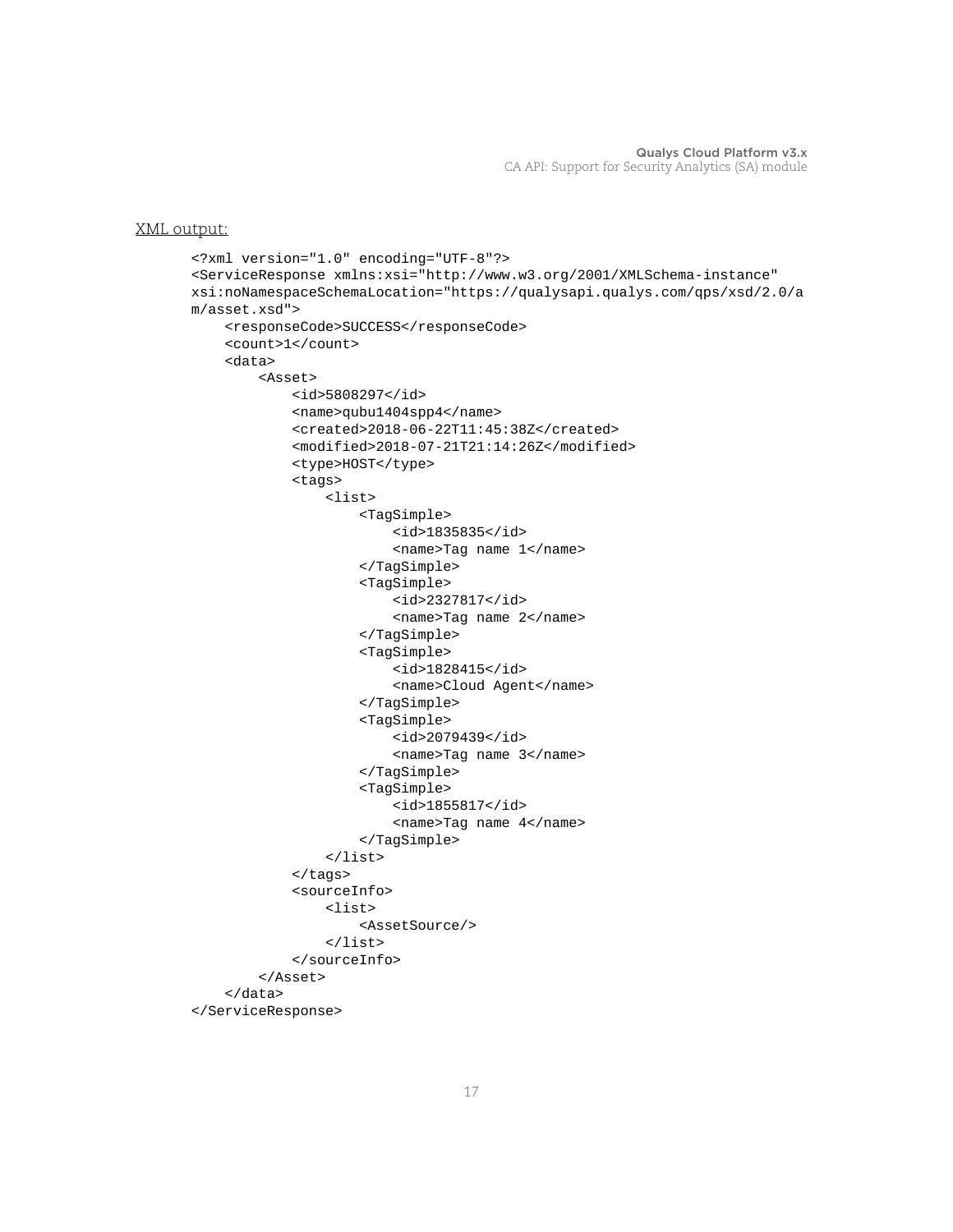#### Sample - Deactivate agent on multiple modules

API request:

```
curl -u fo_username:password -X POST -H "Content-Type: text/xml" --data-
binary @single_deactivation.xml
"https://qualysapi.qualys.com/qps/rest/2.0/deactivate/am/asset/5214017?mo
dule=AGENT_SA,AGENT_VM"
```
Note: "file.xml" contains the request POST data.

Contents of single\_deactivation.xml:

```
<?xml version="1.0" encoding="UTF-8" ?> <ServiceRequest> 
</ServiceRequest>
```

```
<?xml version="1.0" encoding="UTF-8"?>
<ServiceResponse xmlns:xsi="http://www.w3.org/2001/XMLSchema-instance" 
xsi:noNamespaceSchemaLocation="https://qualysapi.qualys.com/qps/xsd/2.0/a
m/asset.xsd">
    <responseCode>SUCCESS</responseCode>
    <count>1</count>
    <data>
        <Asset>
            <id>5214017</id>
            <name>113080-T450</name>
            <created>2017-04-12T07:23:41Z</created>
            <modified>2017-04-19T07:07:12Z</modified>
            <type>HOST</type>
            <tags>
                 <list>
                     <TagSimple>
                         <id>7584632</id>
                         <name>Cloud Agent</name>
                     </TagSimple>
                 </list>
            </tags>
            <sourceInfo>
                 <list>
                     <AssetSource/>
                 </list>
            </sourceInfo>
        </Asset>
    </data>
</ServiceResponse>
</ServiceResponse>
```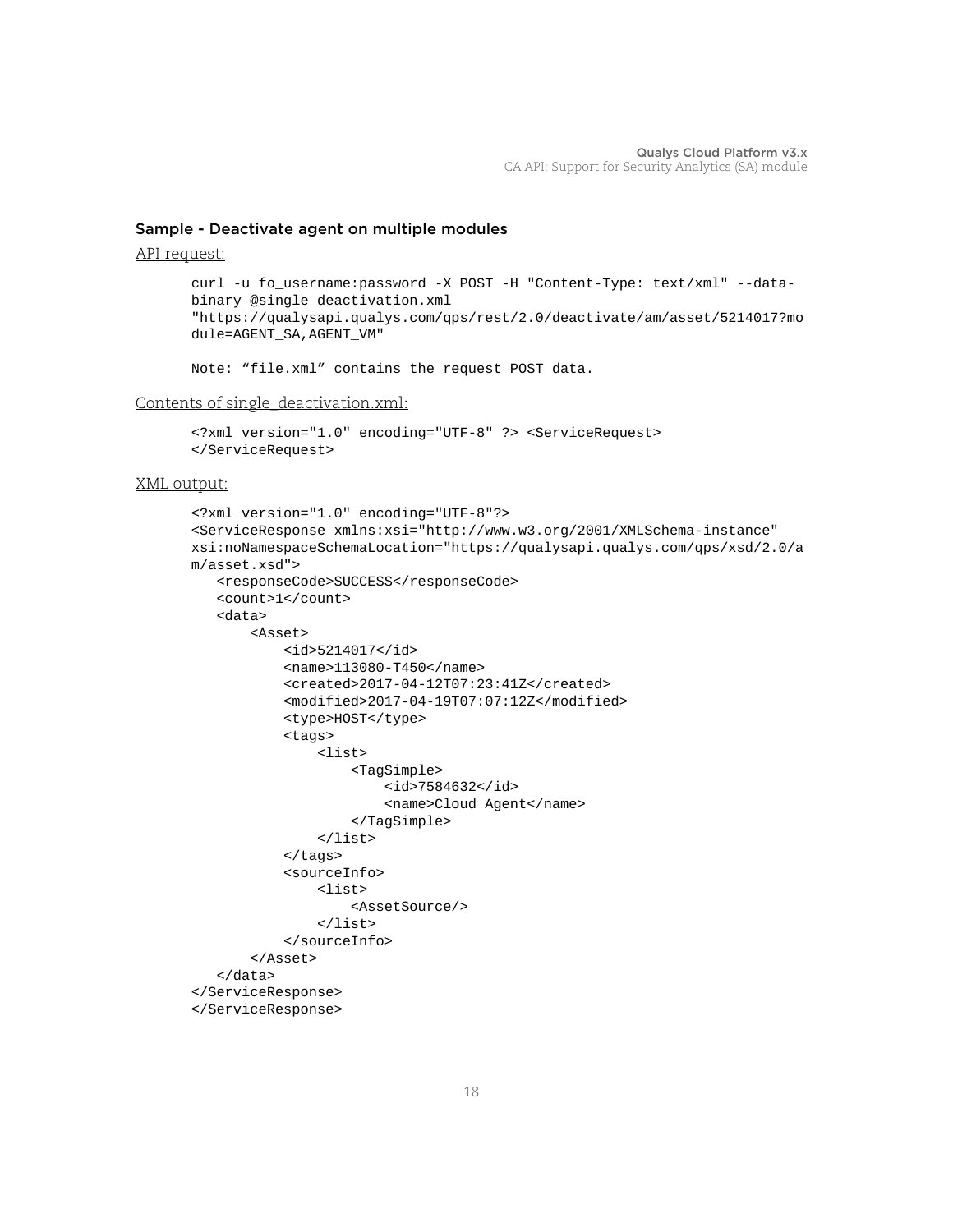# Sample - Create agent activation key for SA

API request:

```
curl -X POST -H "Content-Type: text/xml" -H "X-Requested-With: curl" -H 
"Authorization: Basic AbcdAbcdAbcdAbcdAbcd" -H "Cxml" -H "Cache-Control: 
no-cache" --data-binary @key_create.xml 
"https://qualysapi.qualys.com/qps/rest/1.0/create/ca/agentactkey/"
```
Note: "key\_create.xml" contains the request POST data.

#### Contents of key\_create.xml:

```
<?xml version="1.0" encoding="UTF-8"?>
<ServiceRequest>
     <data>
         <AgentActKey>
              <title>example create from api</title>
              <countPurchased>0</countPurchased>
              <expireDate>2016-12-05T23:05:42Z</expireDate>
              <type>UNLIMITED</type>
              <modules>
                  <list>
                       <ActivationKeyModule>
                           <license>SA</license>
                       </ActivationKeyModule>
                  </list>
              </modules>
              <tags>
                  <list>
                       <Tag>
                           <id>522325</id>
                           <name>Temp Tag</name>
                      \langleTag>
                  </list>
              </tags>
              <agents>
                  <list/>
              </agents>
         </AgentActKey>
     </data>
</ServiceRequest>
```